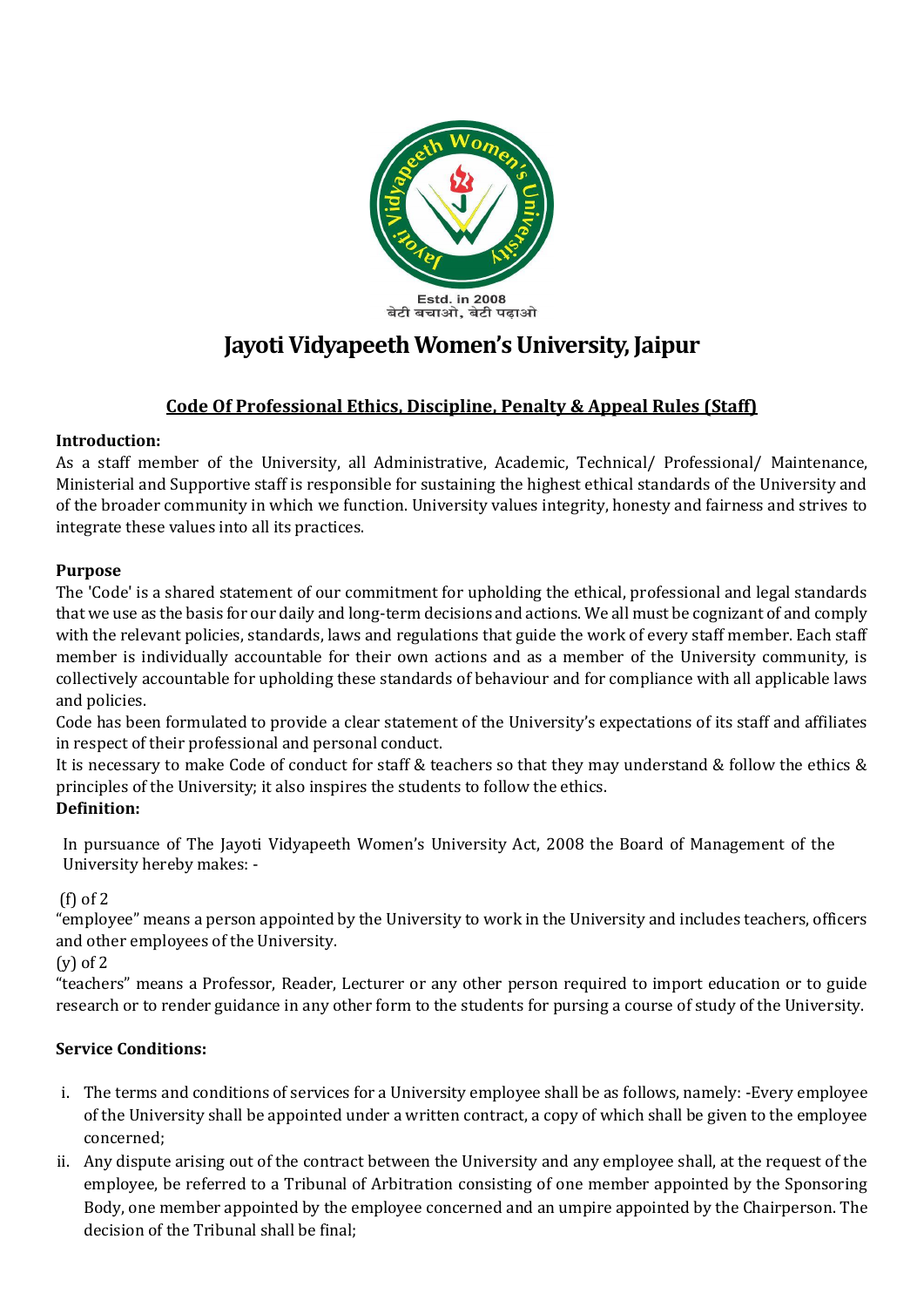- iii. Every request made by the employee under clause (ii) mentioned above shall be deemed to be submission of arbitration upon the terms of this section within the meaning of the Arbitration and Conciliation Act, 1996;
- iv. Every employee shall at all times maintain absolute integrity, objectivity and devotion to duty and shall do nothing which is unbecoming of an employee of the University;
- v. Every employee should not accept any gift in form of money or kind or benefit from any student, parent, vendor etc. that may influence them in their official University capacity.
- vi. The copyright of the work produced by an employee with the help of the University resources shall vest in the University. The employee will not disseminate / sell / guide such information / material without the approval of the University; and
- vii. Adhere to the conditions of contract;

#### **General Responsibilities of Staff:**

- Maintain active membership of professional organizations and strive to improve standards of education to achieve excellence through knowledge generation and dissemination of the latest techniques in the class.
- Maintain co-operative and collaborative approach to working relationships and avoid conflict of interests.
- Use of University resources in an efficient manner and for university purpose only, unless and until permission has been granted by University Authority/Officer for non-University or private usage.
- Staff must not access or transfer any inappropriate material through University information and communication technology resources like official mails, telephones (including mobile phone issued by the University) etc.
- Under no circumstances should staff attend for duty under the influence of alcohol or drugs.
- Seek to make professional growth continuous through study, research, consultancy, industrial liaisoning and the use of networking.
- To provide opportunities for students to access and use current technology, resources and information to solve problems.
- Staff members must not discriminate in matters of caste, religion, race, gender, origin, creed, marital status etc.
- The purchase of goods and services for the University must be based on competitive considerations of quality, price, service and benefit to the University.
- Employees should adhere to the dress code and the ones that are provided with the uniform should wear their uniforms.
- Express free and frank opinion by participation at professional meetings, seminars, conferences etc., towards the contribution of knowledge.
- Participate in extension, co-curricular and extracurricular activities including community services to encourage teamwork.
- Try to bring transparency and equity in day-to-day work and generate knowledge to achieve excellence in the field of research.
- Spread knowledge to encourage students for development of innovative research work.
- Persuade students to address one another in a positive and respectful manner.
- Every employee should at all times be courteous in his dealings with members of public and prompt in his official dealings.
- No employee shall indulge in acts of sexual harassment of any person at his/her work place.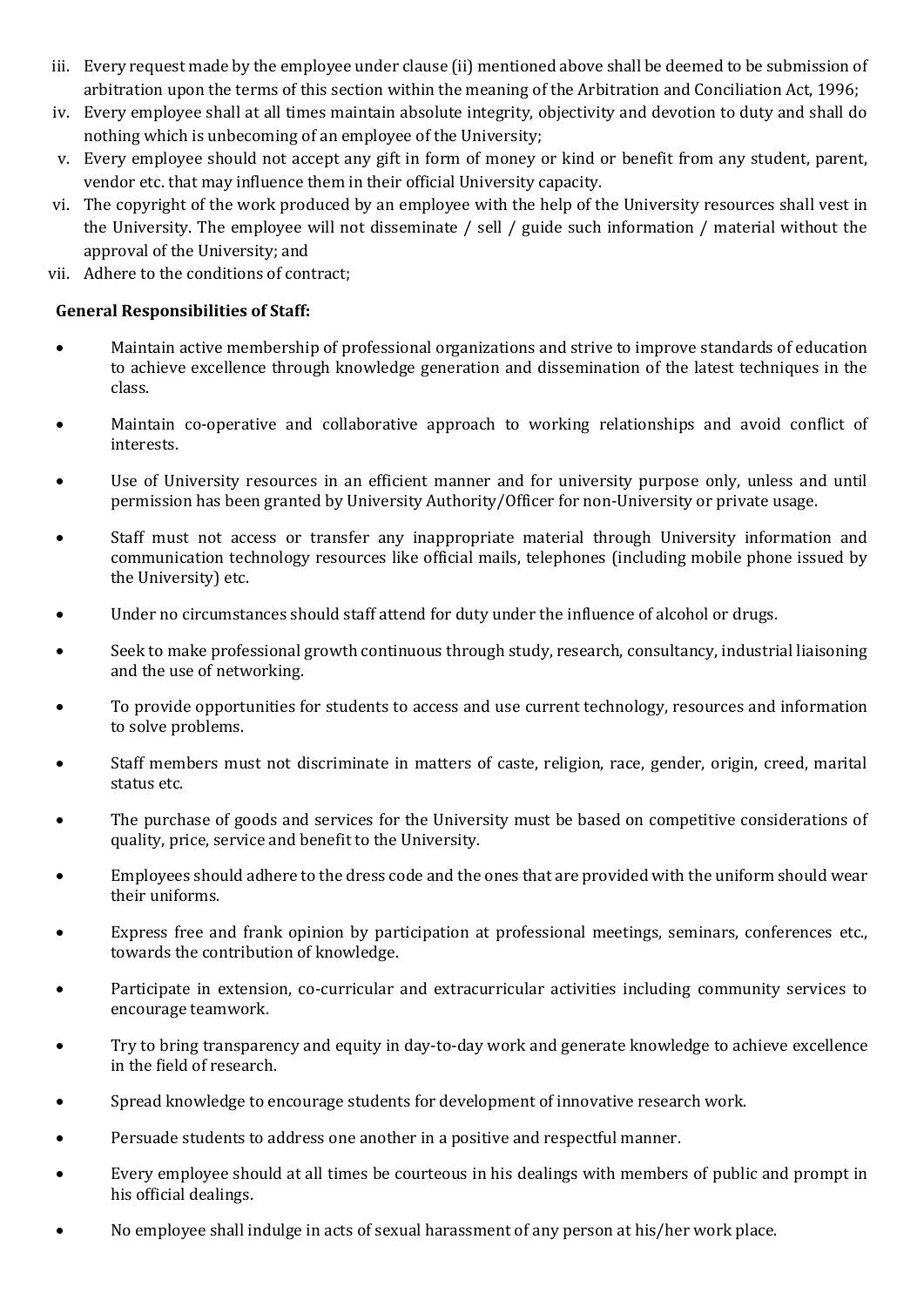- Every employee shall observe the scheduled hours of working during which he/she must be present at the place of his/her duty.
- Individuals must refrain from lodging in any form unsubstantiated or motivated allegations against colleagues to any higher authorities.
- Every employee should at all times be courteous in his dealings with members of public and prompt in his official dealings.
- Unless otherwise stated specifically in the terms of appointment, every employee is a whole-time teacher of the University, and may be called upon to perform such duties as may be assigned to him by the Competent Authority, beyond scheduled working hours and on closed holidays. These duties inter-alia shall include attendance at meetings of Committees to which he may be appointed by the University.
- Adhere to a responsible pattern of conduct, behaviour and demeanour expected of them by the community.
- Maintain the integrity, confidentiality and privacy of University records and information to which the concerned staff have access in the course of their employment.

#### **Employees And Authorities:**

- Co-operate through their organizations in the formulation of policies of the other institutions and accept offices;
- Co-operate with the authorities for the betterment of the institutions keeping in view the interest and in conformity with dignity of the profession and show the deference to the authorities and hierarchy;
- Give and expect due notice before a change of position is made;
- Refrain from availing themselves of leave except on unavoidable grounds and as far as practicable with prior intimation, keeping in view their particular responsibility for completion of academic schedule; and
- Refrain from bringing outside influence or adopting any coercive and unlawful methods towards fulfilment of any of their demands.
- Refrain from undertaking any other employment and commitment including private tuitions and coaching classes which are likely to interfere with their professional responsibilities;

#### **Responsibilities of Staff as a Teacher:**

- To plan and implement effective classroom management practices.
- To design and implement effective strategies to develop self-responsible /independent learners by performing their duties in the form of teaching, tutorial, practical, academic and seminar work conscientiously and with complete dedication to develop expertise in their domain.
- To allocate assignments and practical work to students as per University rules.
- To define and communicate learning expectations to students.
- Every teacher shall do nothing which is unbecoming of a teacher of the University.
- In addition to the assigned teaching work, he/she should perform assigned duties in extracurricular activities.

#### **TEACHERS AND THE STUDENTS:**

Teachers should:

- Respect the right and dignity of the students in expressing their opinion;
- Make themselves available to the students willingly even beyond their class hours and help and guide students without any remuneration or reward;